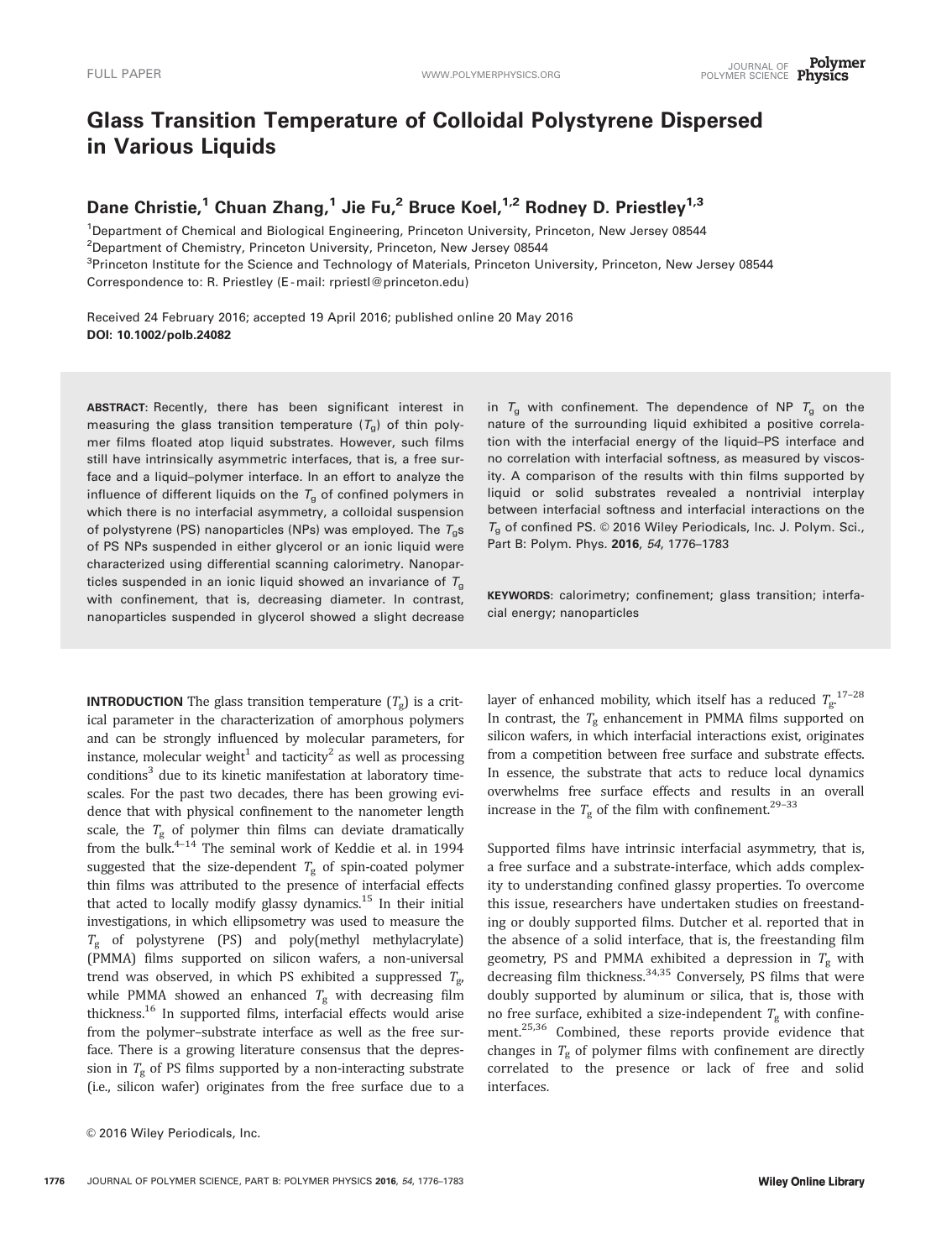Recently, there has been a growing interest in measuring the  $T_{g}$  of polymer thin films floated atop liquids. This motivation stems from the fact that thin films prepared by spin coating are meta-stable with respect to polymer chain conformations, and that it is unclear whether high temperature  $(T > T_{\varphi})$  annealing of thin films supported on solid substrates can lead to equilibration.37–40 The idea is that a "soft" liquid substrate could facilitate a greater extent of chain equilibration after film casting in comparison to films supported on solid substrates.

In 2007, Bodiguel and Fretigny reported only a slight reduction in the  $T_g$  of PS films floated atop glycerol by monitoring the change in the shape of the film due to dewetting. For instance, a 3 K reduction in the  $T_{\rm g}$  was observed for a 20 nm thick PS film.39 Subsequently, Lu et al. employed an opticalbased approach to measure the  $T_g$  of PS thin films floated atop four different ionic liquids. They observed a size dependence of the "kink" temperature of thin PS films floated atop ionic liquids, including 1-butyl-3-methylimidazolium trifluoromethanesulfonate ([BMIM][CF<sub>3</sub>SO<sub>3</sub>]).<sup>37</sup> They cautioned that the kink temperature should not be considered as the  $T_g$  since the measurements were not performed at equilibrium conditions. Applying an experimental protocol similar to the Bodiguel–Fretigny dewetting method, but allowing for the measurement of  $T_g$  for multiple thicknesses in a single film, McKenna et al. also observed a reduction in  $T_g$  of PS films floated atop glycerol, albeit to a greater extent than that reported earlier.<sup>40</sup> A slightly more pronounced size-dependent  $T_g$  was observed for PS films floated atop ionic liquids, including ( $[BMIM][CF<sub>3</sub>SO<sub>3</sub>]$ ), that is, the same ionic liquid study by Lu et al. $37$  Despite the caution by Lu et al.,  $37$  when McKenna et al.<sup>41</sup> equated the size-dependent kink temperature of PS to  $T_{g}$ , a good agreement was observed between the two studies.

While the above studies were partially designed to minimize the influence of residual stresses induced during spin coating on the measurement of the thin film  $T_{\varrho}$ , they also highlighted the need to further investigate the role liquid media has on the properties of confined polymers. Unfortunately, thin films have intrinsically asymmetric interfaces when floated atop of liquids, that is, a free surface and liquid–polymer interface. Such interfacial asymmetry brings about complexity, reminiscent of substrate-supported thin films. This is because the two different interfaces may modify glassy dynamics in a different manner and make it difficult to characterize substrate-specific effects on  $T_{\rm g}$ . The ability to perform size-dependent  $T_{\rm g}$  studies in which only one liquid interface exists would simplify the interactions that modify  $T_{\rm g}$ . Here, we aim to address this challenge.

Previously, we have demonstrated the ability to measure  $T_{\rm g}$ of colloidal PS dispersed in an aqueous medium.<sup>42</sup> The  $T_g$ was measured via differential scanning calorimetry (DSC). It was demonstrated that the  $T_g$  of PS nanoparticles decreased when the diameter was less than approximately 400 nm. Such observation was in quantitative agreement with measurements performed on freestanding films of PS when compared via a characteristic size scale, that is, the volume to

surface area ratio. An advantage of investigating nanoparticles dispersed in a liquid medium is that they have intrinsically only one interface, thus providing a unique opportunity to further our understanding of the role of confinement on the  $T_g$  in the presence of different liquids. Another advantage of performing studies on nanoparticles, as opposed to thin films, is that the former is processed in a very different manner. Hence, they provide an indirect means to assess the influence of residual stresses induced during processing on confined glassy properties. Finally, nanoparticles suspended in solutions may be annealed above  $T_g$  for prolonged periods of time for equilibration to remove residual stresses to the greatest extent possible. Reference 43 provides a detailed review on the current state of confined glassy properties of polymer nanoparticles.

In this study, we measured the  $T_g$  of colloidal PS dispersed in various liquid media, for example, glycerol and ionic liquid, via DSC. In all cases, the liquids were thermally stable in the temperature range of interest and did not swell or dissolve PS. We observed only a slight decrease in the  $T_g$  of PS nanoparticles with decreasing diameter when dispersed in glycerol. In contrast, a size-invariant  $T_g$  of the PS nanoparticles was observed when dispersed in the ionic liquid. We discuss both the influence of interfacial softness, as measured by viscosity, and interfacial interactions, as measured by surface energy, on the observed trends. Comparisons are also made with literature studies of thin films floated atop liquids as well as supported atop chemically treated silicon wafers. Our findings suggest a complex interplay between the role of interfacial softness and interfacial interactions on the  $T_{\rm g}$  of nanoconfined PS.

## EXPERIMENTAL

#### Nanoparticle Synthesis

Uniform bare PS nanoparticles were synthesized from surfactant-free emulsion polymerization, as described previously.44–46 In a typical synthesis, 0.037 g of ammonium persulfate (98%, Sigma-Aldrich) was initially added to 100 mL of deionized (DI) water in a three-neck flask. The solution was bubbled with nitrogen for approximately 20 min and then heated to 348 K. Subsequently, 5 g of deinhibited styrene  $\geq$ 99%, Sigma-Aldrich) was combined with 0.05 g of acrylic acid (99%, Sigma-Aldrich), and the mixture was injected into the flask. The solution was then allowed to polymerize under reflux conditions for 20 h. After polymerization, the resulting suspension was washed at least three times by centrifugation and ultimately suspended in DI water. Nanoparticle diameter (d) was controlled by changing the starting concentrations of styrene, ammonium persulfate, and acrylic acid. The addition of a small amount of acrylic acid (<5 wt% with respect to styrene for all nanoparticle samples) as a co-monomer provided stability to the colloidal suspension.

## Preparation of Dispersions

In order to suspend PS nanoparticles of varying diameters into glycerol or the ionic liquid, a portion of the surfactant-

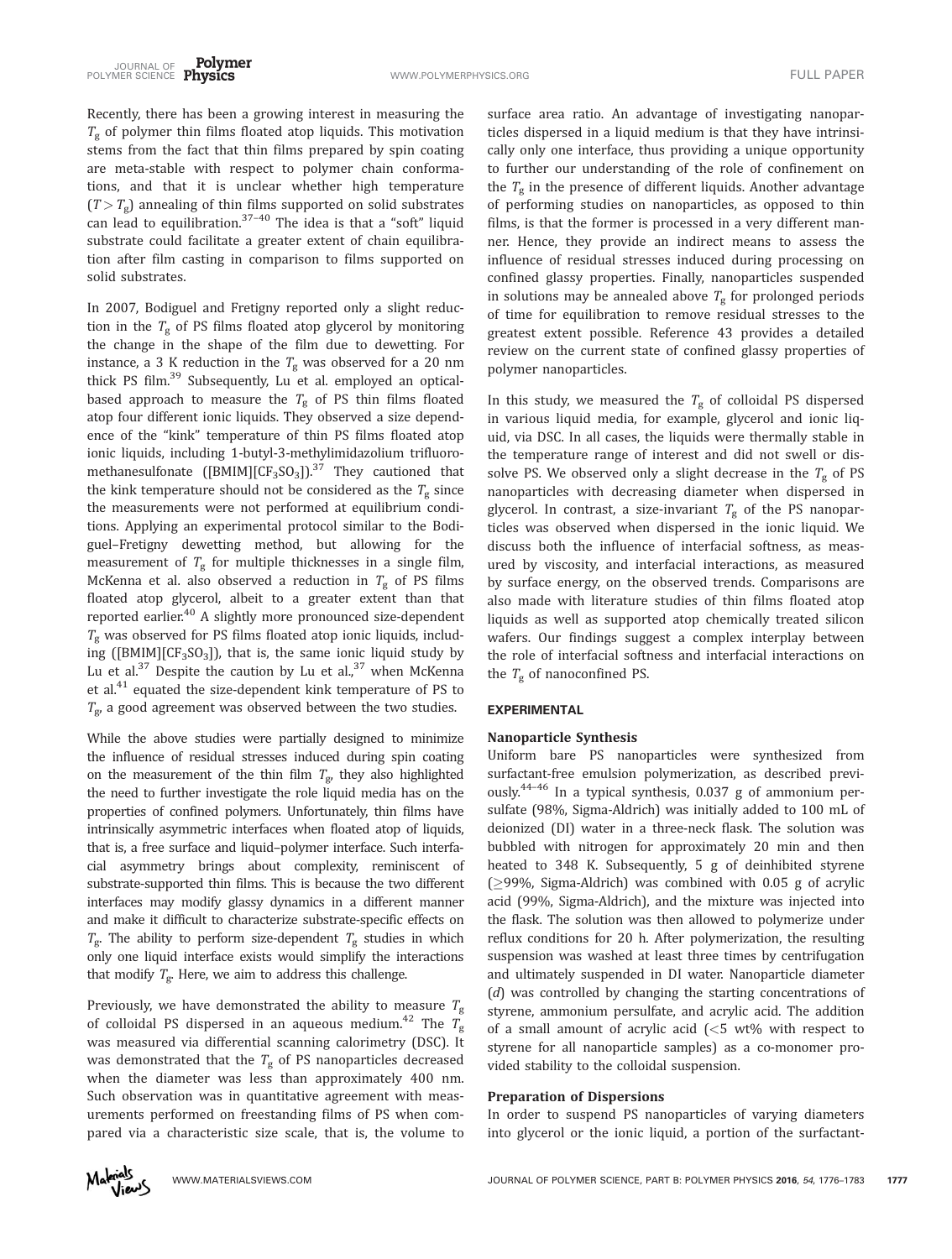free emulsion polymerized PS nanoparticles originally suspended in water was mixed with either glycerol ( $\geq$ 99.5%, Sigma-Aldrich) or [BMIM][CF<sub>3</sub>SO<sub>3</sub>] ( $\geq$ 95%, Sigma-Aldrich). Subsequently, PS nanoparticles suspended in a water/glycerol or water/ionic liquid environment were dried in a vacuum oven for at least 3 days. Due to the low vapor pressures of glycerol and the ionic liquid, vacuum drying the PS nanoparticles suspended in these mixed liquids resulted in the removal of only the water. Thus, after 3 days of vacuum drying (i.e., water removal), the PS nanoparticles were suspended in either pure glycerol or  $[BMIM][CF_3SO_3]$ . Particles suspended in either glycerol or  $[BMIM][CF_3SO_3]$  could be re-dispersed in an aqueous environment via continued dilution. We note that bulk polymer was prepared from PS NPs suspended in water by drying and then annealing at 423 K for 20 h.

## Characterization

The sizes of PS nanoparticles suspended in  $H_2O$  were determined from dynamic light scattering (DLS) (Malvern Instruments Zetasizer Nano-ZS ZEN 3600). Weight-average molecular weight  $(M_w)$  of each nanoparticle sample in tetrahydrofuran was determined from gel permeation chromatography (GPC) (Waters 515 HPLC pump, Eppendorf CH-460 column heaters, Waters 410 differential refractometer). The  $T<sub>g</sub>$ s of PS nanoparticles suspended in either glycerol or water were determined using DSC (TA Instruments Q2000, second heat with a heating rate of 10 K/min) in hermetically sealed aluminum pans. All reported  $T_{\rm g}$ s are the midpoint value between the tangents of the glass and liquid line from the total heat flow. We have previously shown in prior works, $42,47$  as well as by others, $48,49$  that the nanoparticles do not agglomerate but remain dispersed during the measurement of  $T_{\text{g}}$ . X-ray photoelectron spectroscopy (XPS) measurements were performed in an ultrahigh vacuum (UHV) system with 2.0  $\times$  10<sup>-10</sup> torr base pressure. Al K $\alpha$  Xrays (1486.6 eV; PHI 04-548 dual anode X-ray source) and a hemispherical energy analyzer (SPECS PHOIBOS 100-5 MCD) were used to investigate the surface fluorine concentrations of PS NPs re-suspended from [BMIM][CF3SO3]. F 1s XPS spectra were obtained at 20 eV pass energy and the analyzer normal to the surface.

#### RESULTS AND DISCUSSION

## $T_g$  of Polystyrene Nanoparticles Suspended in Glycerol or Ionic Liquid

Figure 1(A) shows representative DSC thermograms of PS nanoparticles of various diameters ranging from 110 to 428 nm dispersed in  $[BMIM][CF<sub>3</sub>SO<sub>3</sub>]$ . The inset in Figure 1(A) shows the chemical structure of the ionic liquid. As evident from the curves, the  $T_g$  of the PS nanoparticles does not systematically deviate from the bulk  $T_{\rm g}$  with decreasing diameter. Figure 1(B) shows representative DSC thermograms of PS nanoparticles of various diameters suspended in glycerol. The inset shows the chemical structure of glycerol. In contrast to the size-invariant  $T_g$  observed for PS nanoparticles suspended in the ionic liquid, those suspended within



FIGURE 1 (a) Calorimetric thermograms of PS NPs of various sizes suspended in [BMIM][CF<sub>3</sub>SO<sub>3</sub>]. Inset, chemical structure of  $[BMIM][CF<sub>3</sub>SO<sub>3</sub>]$ . (b) Calorimetric thermograms of PS NPs of various sizes suspended in glycerol. Inset, chemical structure of glycerol.

glycerol show a size-dependent  $T_{\rm g}$ . For particles with  $d > 600$  nm,  $T_g$  is approximately 378 K irrespective of the dispersing media and is identical to bulk  $T_{g}$ . However, for smaller particles the dispersing medium has a strong influence on the  $T_{\rm g}$ . We note that the  $M_{\rm w}$  of the polymers, as measured by GPC, are between approximately 120 and 350 kg/mol, and that there is a tendency for the larger NPs to have a greater molecular weight due to the mechanism of emulsion polymerization.

Figure 2(A) shows the diameter dependence of  $T_g$  for PS nanoparticles dispersed in  $[BMM][CF_3SO_3]$  and glycerol over the complete size range investigated. The trend observed for particles suspended in  $[BMIM][CF_3SO_3]$  is an invariance of  $T_g$  with confinement. For particles suspended in glycerol, a decrease in  $T_{\rm g}$  with increasing confinement is observed. For PS particles in glycerol, the onset diameter for the reduction in  $T_g$  is approximately 400 nm. We note that the error bars represent the standard deviation from three measurements.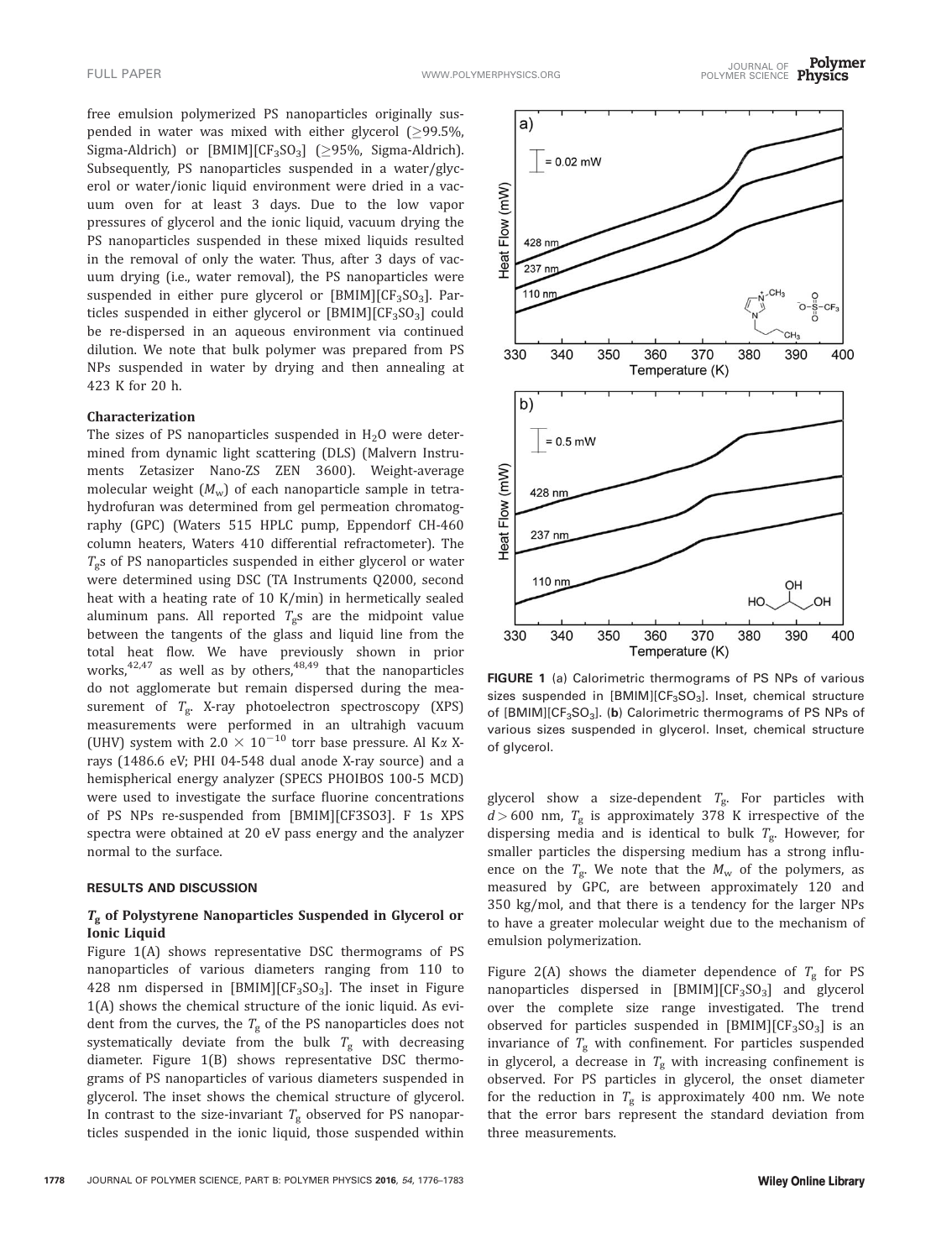

**FIGURE 2** (a) Size dependent  $T_g$  of PS NPs suspended in glycerol and [BMIM][CF<sub>3</sub>SO<sub>3</sub>]. (b) Size dependent  $T_g$  shift ( $T_g - T_g$ ,  $_{\text{bulk}}$ ) of PS NPs suspended in glycerol, [BMIM][CF<sub>3</sub>SO<sub>3</sub>], and water from Zhang et al. (ref. 42). [Color figure can be viewed in the online issue, which is available at [wileyonlinelibrary.com](http://wileyonlinelibrary.com).]

In Figure 2(B), we plot the  $T_g - T_{g,bulk}$  for PS NPs suspended in [BMIM][CF<sub>3</sub>SO<sub>3</sub>] and glycerol. We also plot the  $T_g$  deviation of PS NPs suspended in water from our prior study utilizing the same experimental protocol.<sup>42</sup> Clearly, for the PS NPs employed in this investigation, the dispersing medium has an influence on the deviation of  $T_g$  with decreasing diameter. The NPs exhibited an invariant, weak, and strong dependence of the  $T_g$  shift with confinement when suspended in  $[BMM][CF_3SO_3]$ , glycerol, and water, respectively. To the best of our knowledge, this is the first observation in which the dispersing medium has been shown to strongly influence the  $T_g$  of PS NPs.

## Role of Interfacial Softness on  $T_g$  Deviation of PS Nanoparticles

In a prior work, we demonstrated that the  $T_g$  deviation of PS NPs agreed quantitatively with those of PS freestanding films when compared via a characteristic size, that is, the volume to surface area ratio, despite the difference in the fact that the  $T_g$  for films was measured in an air environment while

that of NPs was measured in an aqueous environment. We classified both interfaces (water–PS and air–PS) as "soft" because of their low viscosities in comparison to the polymer. The consistency between the size-dependent  $T_{\rm g}$  of PS NPs and thin films pointed to a similar influence of the two interfaces in enhancing the glassy dynamics of confined polymers.

Here, in the same context, the current findings may be rationalized in terms of the enhanced mobility of glassy dynamics at the liquid–polymer interface. It would then follow that the segmental dynamics at the liquid–PS interface would be enhanced in comparison to the bulk in the following order: water > glycerol > [BMIM][CF<sub>3</sub>SO<sub>3</sub>], in accordance with the magnitude of the observed  $T_g$  depressions.

One possible origin for the observed trends is due to differences in the "softness" of the liquids in terms of their viscosities. With respect to PS, a softer interface would facilitate enhanced interfacial dynamics. Previously, it has been demonstrated that PS NPs capped with a rigid shell exhibited no size-dependent  $T_{\rm g}^{42}$  while those dispersed in a rubbery matrix exhibited a weak size-dependent  $T_{\rm g}^{\,\rm 50}$  Furthermore, recent studies on stacked multilayer films, including PS layers, also revealed a strong influence of the interfacial softness on the confined  $T_{\rm g}$  via fluorescence.<sup>51</sup> For the liquids employed in this investigation, the order of viscosity is as follows: glycerol >  $[BMIM][CF_3SO_3]$  > water. The order of the increase in softness, as measured by viscosity, is different from the order of the  $T_g$  depression of PS NPs dispersed in the various liquids. Hence, for PS nanoparticles employed in this investigation, interfacial softness alone cannot be used to describe the observed trends.

One argument for the lack of correlation between the interfacial softness and the magnitude of the  $T_g$  depression observed for PS NPs is that viscosity is not the appropriate metric for softness. A priori, there is no reason why this should not be the case. However, recently Simmons and coworkers have performed a series of molecular dynamics simulations on stacked multilayer polymer films. In their investigation, the  $T_g$  of one layer was measured as a function of the stiffness of two adjacent layers. The stiffness was quantified by the ratio of each layer's Debye–Waller factor. An exponential correlation between the magnitude of the  $T_g$ deviation and stiffness was observed, thus allowing for the construction of an empirical expression that related  $T_g$  deviations to the stiffness of the confining matrix.<sup>52</sup> Unfortunately, reliable values of the Debye–Waller factor for the liquids employed in the investigation and for the appropriate temperature range are not available. Hence, we are unable to confirm any correlation (or lack thereof) between the magnitude of  $T_g$  depression in PS NPs and the matrix stiffness, as measured by the Debye–Waller factor.

## Role of Interfacial Interactions on  $T_g$  Deviation of PS Nanoparticles

The PS NPs were prepared by surfactant free emulsion polymerization utilizing a persulfate chain initiator. The surfaces

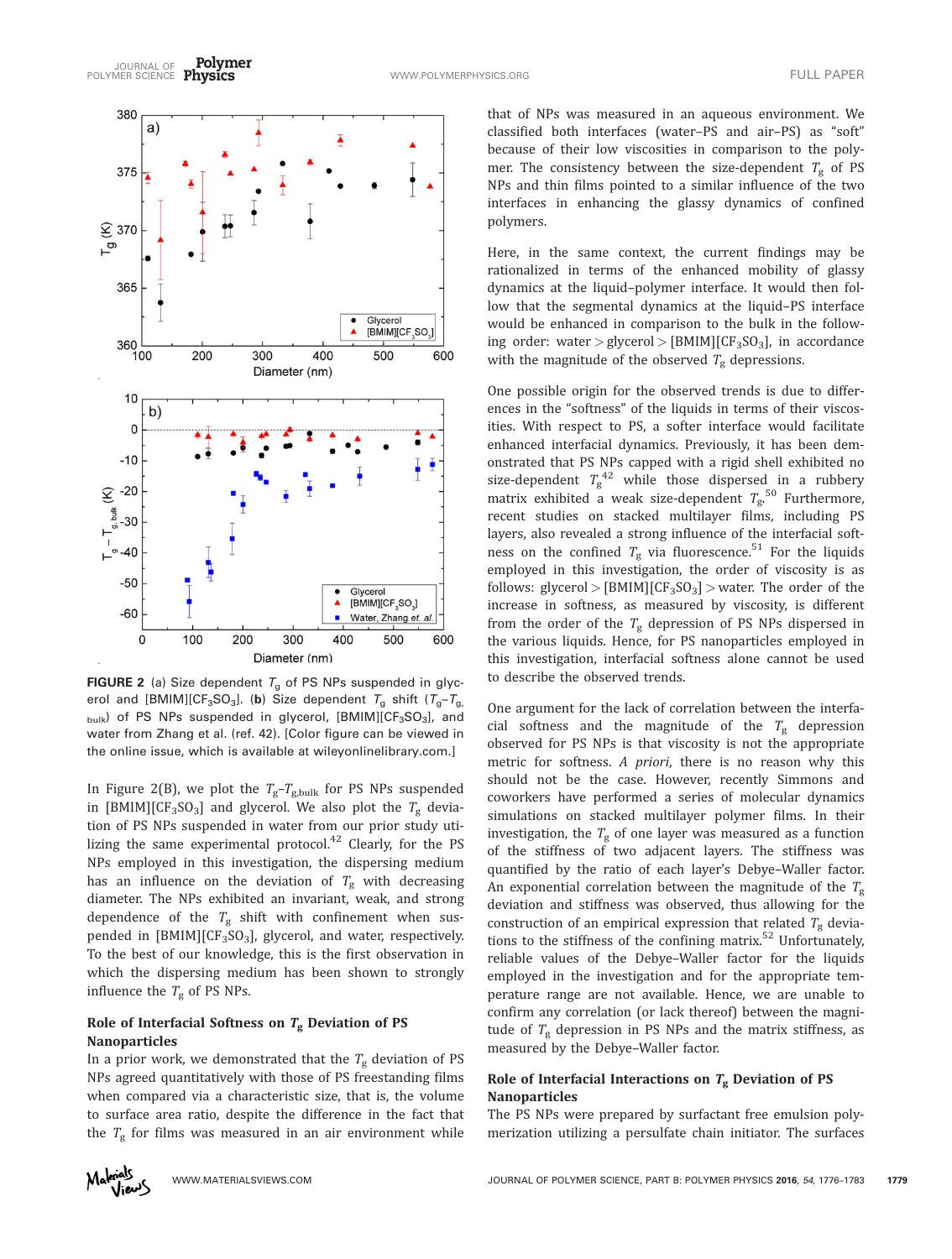of the NPs are negatively charged and have a zeta potential of approximately  $-40$  mV.<sup>42</sup> How each liquid interacts with the interface of PS could strongly influence interfacial glassy dynamics, and hence the  $T_{\rm g}$ . The importance of the nature of the PS/liquid interface in determining the  $T_g$  of PS NPs has been demonstrated by the dramatic influence of a small addition of surfactants on the  $T_g$  of PS NPs dispersed in an aqueous medium. Zhu and coworkers illustrated that for PS NPs with  $d = 54$  nm, the  $T_g$ s were approximately 330 and 370 K, respectively, without a surfactant and with a 2 wt % (with respect to the polymer) addition of sodium dodecylbenzene sulfonate.<sup>49</sup> This observation is in qualitative agreement with prior literature studies, including those of Zhang.<sup>53</sup>

We illustrate the importance of interfacial interactions on the deviation in  $T_g$  of PS NPs via a solvent displacement study in which one liquid interface is displaced by another liquid interface. Water was used to displace either glycerol or  $[BMM][CF_3SO_3]$  by re-suspending the NPs in water, which were formerly suspended in glycerol or  $[BMIM][CF<sub>3</sub>SO<sub>3</sub>]$ . The particles were washed via numerous cycles of centrifugation, re-suspension with water, and sonication until the suspension concentration of glycerol or  $[BMIM][CF<sub>3</sub>SO<sub>3</sub>]$  in water was approximately  $10^{-8}$  M. Subsequently, the  $T_g$  of nanoparticles dispersed in the aqueous environment was measured. The results are illustrated in Figure 3(A) for the case of PS particles with  $d \sim 428$  nm. Recall that  $T_g - T_{g, bulk} = -7$  K and -3 K for PS particles with  $d \sim 428$  nm suspended in glycerol and the ionic liquid, respectively, as presented in Figure 2. Upon re-suspension in an aqueous medium, particles formerly dispersed in glycerol exhibited a  $-10$  K deviation in  $T_{\rm g}$  with respect to  $T_{\rm g, bulk}$ . The nanoparticles, therefore, exhibited a -3 K shift in the particle  $T_g$  by changing the dispersing medium. Nanoparticles re-suspended in water from the ionic liquid exhibited the same  $-3$  K deviation in  $T_g$  with respect to  $T_{\text{g,bulk}}$  that was observed for particles suspended in the ionic liquid.

Hence, we observed a partial recovery of the  $T_g$  deviation of particles suspended in an aqueous environment when resuspended from glycerol but no recovery of the  $T_g$  deviation for particles re-suspended from the ionic liquid. We argue that the partial recovery of  $T_g$  in transferring the NPs from glycerol to water is due to the partial displacement of the glycerol by water at the NP interface. The absence of any recovery in the  $T_g$  in transferring the NPs from  $[BMIM][CF<sub>3</sub>SO<sub>3</sub>]$  to water is due to the lack of displacement of the ionic liquid from the nanoparticle interface. Indeed, the presence of  $[BMIM][CF_3SO_3]$  on the surface of PS NPs after the re-suspension procedure was observed via XPS, as illustrated by Figure 3(B). These F 1s spectra probe composition within 9 nm of the surface. An XPS spectrum of particles re-suspended from glycerol was not collected as the acrylic acid present in the NPs has the same chemical constituents as glycerol. Our results illustrate that even the presence of a small amount of an additive that partitions to the nanoparticle/liquid interface can have a dramatic effect on the NP  $T_{\text{g}}$ , which is in agreement with the results of an ear-



FIGURE 3 (a) Calorimetric thermograms of PS NPs  $(d = 428$  nm) formerly suspended in glycerol or  $[BMIM][CF<sub>3</sub>SO<sub>3</sub>]$  re-suspended in water via dilution. The dashed lines represent the midpoint  $T_{q}$ s. The data are shifted for clarity. (b) XPS spectra obtained from  $[BMIM][CF_3SO_3]$ , PS NPs, and PS  $NPs + [BMIM][CF<sub>3</sub>SO<sub>3</sub>]$  after re-suspension. All three curves are shown on the same scale. [Color figure can be viewed in the online issue, which is available at [wileyonlineli](http://wileyonlinelibrary.com)[brary.com](http://wileyonlinelibrary.com).]

lier work examining the influence of surfactant addition on the  $T_g$  of PS NPs.<sup>49</sup>

In an attempt to correlate interfacial interactions with the trend in  $T_{\rm g}$  deviation observed for PS NPs suspended in various liquids, we computed the values of interfacial energy. The interfacial energy at the polymer/substrate interface has been previously correlated to  $T_g$  deviations in PS films supported on silicon and silicon-treated substrates.<sup>54</sup> Here, interfacial energies were calculated from Young's equation using surface tension and contact angle values from the literature and were found to be 7.25, 17.3, and 27.5 mJ/m<sup>2</sup> for  $[BMIM][CF<sub>3</sub>SO<sub>3</sub>]$ , glycerol, and water, respectively. In order of  $increasing$  interfacial energy,  $[BMIM][CF_3SO_3]/PS < glycerol/$ PS < water/PS. This trend suggests a positive correlation between the surface energy and the magnitude of  $T_{\rm g}$  deviations of the suspended PS NPs.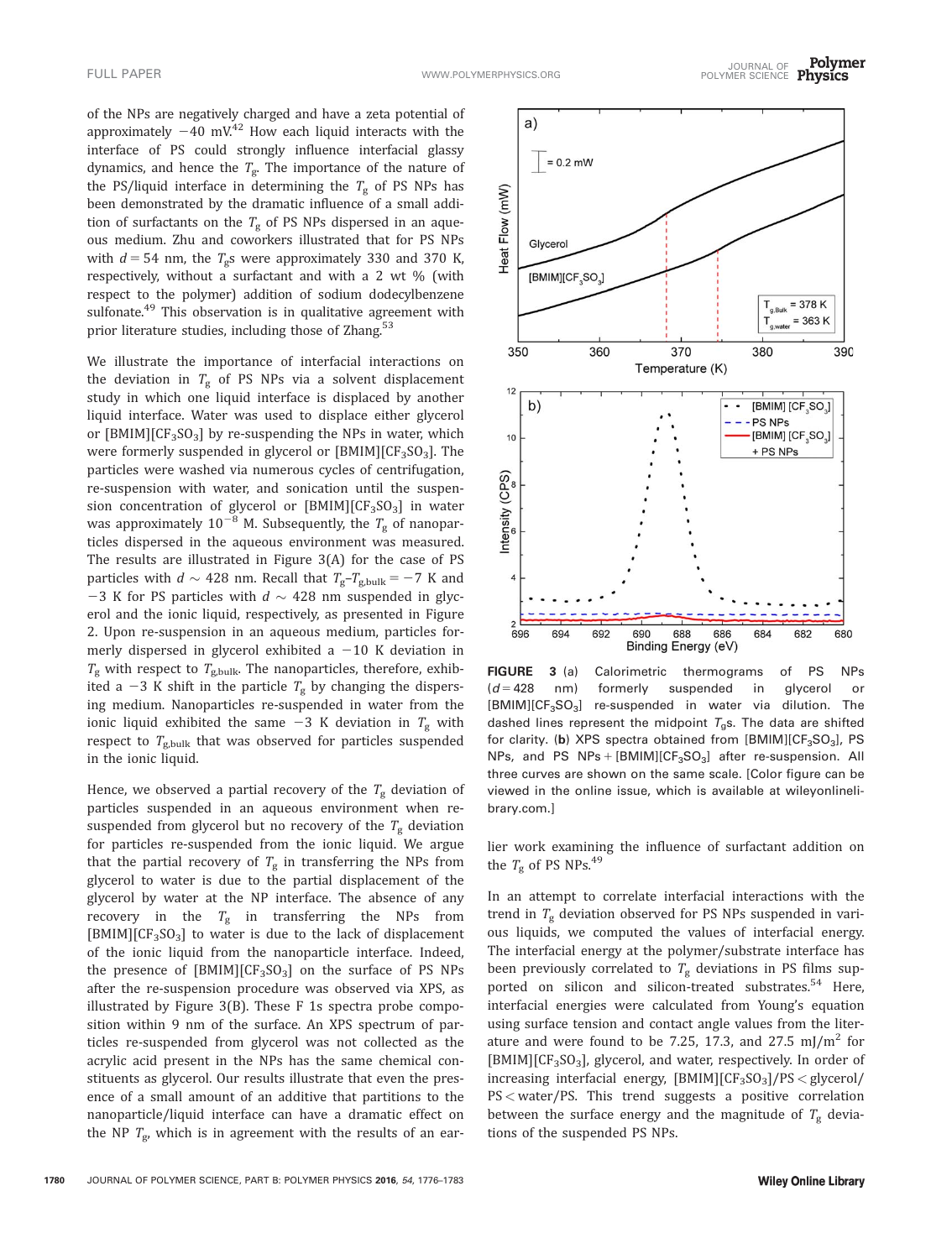Polymer JOURNAL OF TULL PAPER<br>POLYMER SCIENCE Physics The Contract of the Communication of the Contract of the Contract of Tull Paper



**FIGURE 4** Comparison of the dependence of the  $T_g$  shift on interfacial energy for PS thin films investigated by Fryer et al., Forrest et al., and PS NPs suspended in different liquid media. The characteristic length of the sphere  $(h^*)$  is defined as the ratio of the sphere volume to surface area. [Color figure can be viewed in the online issue, which is available at [wileyonlineli](http://wileyonlinelibrary.com)[brary.com.](http://wileyonlinelibrary.com)]

In Figure 4, we plot  $T_g - T_{g, bulk}$  (K) as a function of interfacial energy  $(m)/m^2$ ) for PS NPs of various characteristic sizes  $(h^*)$  defined as the volume to surface area ratio. Irrespective of NP diameter, no change in  $T_g$  is observed for particles dispersed in [BMIM][CF<sub>3</sub>SO<sub>3</sub>], that is, the low surface energy fluid. As the interfacial energy is increased between the fluid and PS, the influence of size on the magnitude of the  $T_g$  deviation is enhanced, as evident from the comparison presented in Figure 4. We also plot results from Fryer et al. on PS thin films supported on silicon-treated substrates.<sup>54</sup> The trend observed between the  $T_g$  deviation and interfacial energy for thin films is opposite from what is observed for dispersed PS NPs. However, for several reasons, caution should be taken when making this comparison. This is because nanoparticles dispersed in a liquid are exposed to only one interface while substrate-supported thin films are inherently exposed two interfaces, that is, the substrate and air interfaces. Competition between substrate and free surface interfacial effects in thin films, which are not fully understood, makes a direct comparison to dispersed NPs non-trivial. For instance, the interfacial energy of the PS/air interface is approximately 35 mJ/m<sup>2</sup> and<sup>55</sup> is greater than that of the polymer–substrate interface. Yet, it is well documented that  $T_{\rm g}$  is reduced at the air interface of PS.<sup>19</sup> In fact, the trend between  $T_g$  depressions with confinement and interfacial energy is strengthened when free standing films are considered, as illustrated in Figure 4. Another factor complicating the comparison, as alluded to in the preceding section, is the difference in the stiffness of the interfaces. Therefore, this comparison reveals that both the strength of the interfacial interactions as well as the rigidity of the interface plays an important role in determining the magnitude of  $T_g$  deviations in confined polymers. We note that Lang et al. has proposed an empirical expression aimed at capturing the influence of

these two factors on the  $T_{\rm g}$  of confined polymer, though it has yet to be tested experimentally.<sup>52</sup>

## Comparison of  $T_g$  Changes to Thin Films Floated Atop Liquid Substrates from Literature

Despite the difference in interfacial symmetry between nanoparticles and thin films, we compare our work to select studies that have measured  $T_{\rm g}$  of thin films suspended atop similar liquids. In Figure 5, we plot the results from this investigation (open symbols) as a function of the characteristic length to allow for a comparison with literature results. In addition, we show results from McKenna et al. $41$  for PS thin films suspended atop  $[BMIM][CF_3SO_3]$  and glycerol and those of Bodiguel and Fretigny<sup>39</sup> for films suspended atop of glycerol. Finally, we also include results from Lu et al. $37$ of the "kink temperature" of PS thin films floated atop  $[BMIM][CF<sub>3</sub>SO<sub>3</sub>]$ . We note that McKenna et al. have reinterpreted the kink temperature as a devitrification temperature upon heating. The deviation in  $T_g$  as a function of characteristic length for PS NPs dispersed in glycerol is in qualitative agreement with the results of McKenna et al. and those of Bodiguel and Fretigny down to a characteristic length of approximately 20 nm. Below  $h^* \sim 20$  nm, McKenna et al. observe a dramatic decrease in  $T_{\rm g}$ . Unfortunately, we are unable to probe  $T_{\rm g}$  at similar length scales with nanoparticles.

In the case of PS NPs suspended in the ionic liquid, we observe little to no change in  $T_g$  as a function of characteristic size down to approximately 20 nm. Comparison with the work of Wang et al.<sup>41</sup> and the kink temperature of Lu et al.<sup>37</sup> shows good qualitative agreement in the  $T_g$  at the length scales of PS NPs that we are able to probe. It is not until  $h^*$  < 20 nm that both studies show a significant sizedependent  $T_{\rm g}$ . The qualitative agreement of our results with those of the literature, within the characteristic length scales probed, are interesting in lieu of the differences in the



FIGURE 5 Comparison of literature data on the influence of liquid media and size on  $T_g$  of PS thin films or NPs suspended on or in glycerol and  $[BMIM][CF<sub>3</sub>SO<sub>3</sub>]$ , respectively. [Color figure can be viewed in the online issue, which is available at [wileyonlinelibrary.com](http://wileyonlinelibrary.com).]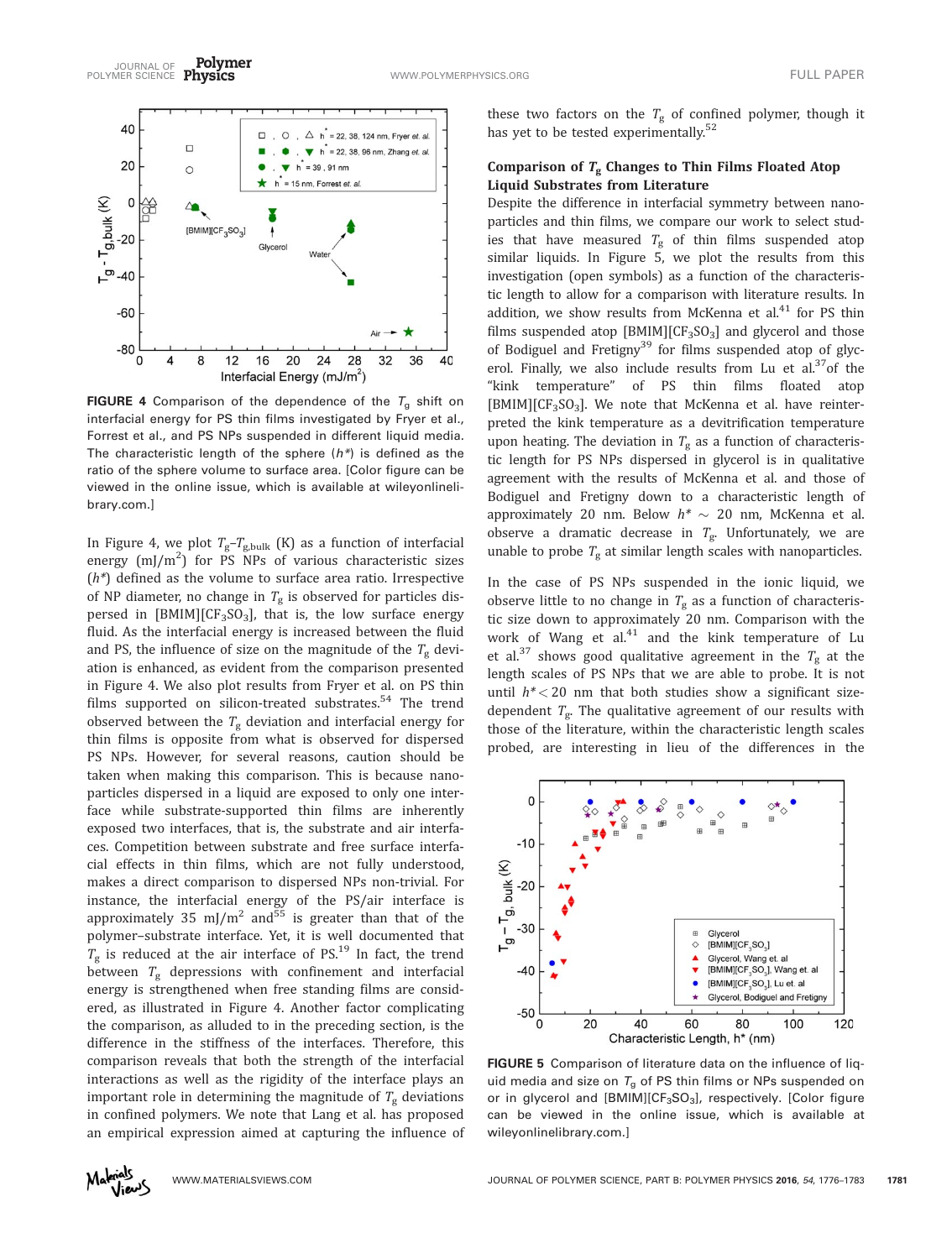interfaces, that is, symmetric versus asymmetric. However, all interfaces may be classified as "soft," and therefore influence  $T_g$  in a similar manner. Further work in exploring the relative contributions of interfacial softness and rigidity on the size-dependent  $T_g$  is warranted.

#### **CONCLUSIONS**

The influence of diameter on the  $T_g$  of PS NPs dispersed in either glycerol or [BMIM][CF<sub>3</sub>SO<sub>3</sub>] was investigated using DSC. Nanoparticles suspended in glycerol exhibited a weak diameter-dependence of  $T_g$  while those suspended in [BMIM][CF<sub>3</sub>SO<sub>3</sub>] showed no diameter-dependence of  $T<sub>g</sub>$ . Nanoparticles re-suspended in an aqueous medium from glycerol exhibited a lower  $T_g$  than the former, while those re-suspended from [BMIM][CF<sub>3</sub>SO<sub>3</sub>] exhibited the same  $T<sub>g</sub>$  in both media. We did not observe a correlation between the size-dependence of  $T_g$  and viscosity of the dispersing media for PS NPs. In contrast, a correlation between the size-dependence of  $T_{g}$  and interfacial energy was observed for the PS NPs. A comparison of our data with thin films (supported atop a liquid or solid substrate) revealed a non-trivial interplay between interfacial softness and interfacial interactions on the  $T_g$  of confined PS.

#### ACKNOWLEDGMENTS

D.C. acknowledges support of a NSF Graduate Research Fellowship, while C.Z. acknowledges support of a NDSEG Research Fellowship. R.D.P. acknowledges support of the NSF Materials Research Science and Engineering Center program through the Princeton Center for Complex Materials (DMR-1420541).

#### REFERENCES AND NOTES

1 T. G. Fox, P. J. Jr, Flory, J. Appl. Phys. 1950, 21, 581–591.

2 F. Karasz, W. MacKnight, Macromolecules 1968, 1, 537–540.

3 A. J. Kovacs, J. Polym. Sci. 1958, 30, 131–147.

4 J. Forrest, K. Dalnoki-Veress, J. Stevens, J. Dutcher, Phys. Rev. Lett. 1996, 77, 2002.

5 W. E. Wallace, J. H. Vanzanten, W. L. Wu, Phys. Rev. E 1995, 52, R3329–R3332.

6 K. Dalnoki-Veress, J. A. Forrest, C. Murray, C. Gigault, J. R. Dutcher, Phys. Rev. E 2001, 63, 031801.

7 J. Y. Park, G. B. McKenna, Phys. Rev. B 2000, 61, 6667-6676.

8 M. K. Mundra, C. J. Ellison, R. E. Behling, J. M. Torkelson, Polymer 2006, 47, 7747–7759.

9 E. Manias, V. Kuppa, D. K. Yang, D. B. Zax, Colloids Surf. A 2001, 187, 509–521.

10 A. Schonhals, H. Goering, C. Schick, B. Frick, R. Zorn, Colloid Polym. Sci. 2004, 282, 882–891.

11 M. Y. Efremov, A. V. Kiyanova, J. Last, S. S. Soofi, C. Thode, P. F. Nealey, Phys. Rev. E 2012, 86, 021501.

12 H. J. Yin, S. Napolitano, A. Schonhals, Macromolecules 2012, 45, 1652–1662.

13 C. J. Ellison, M. K. Mundra, J. M. Torkelson, Macromolecules 2005, 38, 1767–1778.

14 O. K. C. Tsui, H. F. Zhang, Macromolecules 2001, 34, 9139– 9142.

16 J. L. Keddie, R. A. L. Jones, R. A. Cory, Faraday Discuss. 1994, 98, 219–230.

17 K. Paeng, S. F. Swallen, M. D. Ediger, J. Am. Chem. Soc. 2011, 133, 8444–8447.

18 Y. Chai, T. Salez, J. D. McGraw, M. Benzaquen, K. Dalnoki-Veress, E. Raphael, J. A. Forrest, Science 2014, 343, 994–999.

19 C. J. Ellison, J. M. Torkelson, Nat. Mater. 2003, 2, 695-700.

20 G. B. DeMaggio, W. E. Frieze, D. W. Gidley, M. Zhu, H. A. Hristov, A. F. Yee, Phys. Rev. Lett. 1997, 78, 1524–1527.

21 C. B. Roth, J. R. Dutcher, J. Electroanal. Chem. 2005, 584, 13–22.

22 M. D. Ediger, J. A. Forrest, Macromolecules 2014, 47, 471–478.

23 J. A. Forrest, K. Dalnoki-Veress, Adv. Colloid Interf. Sci. 2001, 94, 167–196.

24 J. H. Kim, J. Jang, W. C. Zin, Langmuir 2001, 17, 2703–2710.

25 J. S. Sharp, J. A. Forrest, Phys. Rev. Lett. 2003, 91, 235701.

26 S. Peter, H. Meyer, J. Baschnagel, J. Polym. Sci. Part B-Polym. Phys. 2006, 44, 2951–2967.

27 Z. H. Yang, Y. Fujii, F. K. Lee, C. H. Lam, O. K. C. Tsui, Science 2010, 328, 1676–1679.

28 D. S. Fryer, P. F. Nealey, J. J. de Pablo, Macromolecules 2000, 33, 6439–6447.

29 R. D. Priestley, M. K. Mundra, N. J. Barnett, L. J. Broadbelt, J. M. Torkelson, Aust. J. Chem. 2007, 60, 765–771.

30 Y. Grohens, M. Brogly, C. Labbe, M. O. David, J. Schultz, Langmuir 1998, 14, 2929–2932.

31 Y. Grohens, L. Hamon, G. Reiter, A. Soldera, Y. Holl, Eur. Phys. J. E 2002, 8, 217-224.

32 C. E. Porter, F. D. Blum, Macromolecules 2000, 33, 7016–7020.

33 G. Vignaud, J. F. Bardeau, A. Gibaud, Y. Grohens, Langmuir 2005, 21, 8601–8604.

34 C. B. Roth, J. R. Dutcher, Eur. Phys. J. E 2003, 12, S103– S107.

35 J. A. Forrest, K. DalnokiVeress, J. R. Dutcher, Phys. Rev. E 1997, 56, 5705–5716.

36 P. Rittigstein, R. D. Priestley, L. J. Broadbelt, J. M. Torkelson, Nat. Mater. 2007, 6, 278–282.

37 H. Y. Lu, W. Chen, T. P. Russell, Macromolecules 2009, 42, 9111–9117.

38 J. H. Wang, G. B. McKenna, Macromolecules 2013, 46, 2485–2495.

39 H. Bodiguel, C. Fretigny, Macromolecules 2007, 40, 7291–7298.

40 J. H. Wang, G. B. McKenna, J. Polym. Sci. Part B: Polym. Phys. 2013, 51, 1343–1349.

41 J. H. Wang, G. B. McKenna, Macromolecules 2013, 46, 3698–3698.

42 C. Zhang, Y. L. Guo, R. D. Priestley, Macromolecules 2011, 44, 4001–4006.

43 C. Zhang, Y. L. Guo, R. D. Priestley, J. Polym. Sci. Part B: Polym. Phys. 2013, 51, 574–586.

44 L. Zhang, M. D'Acunzi, M. Kappl, G. K. Auernhammer, D. Vollmer, C. M. van Kats, A. van Blaaderen, Langmuir 2009, 25, 2711–2717.

45 C. Zhang, V. J. Pansare, R. K. Prud'homme, R. D. Priestley, Soft Matter 2012, 8, 86–93.

46 C. Zhang, J. W. Chung, R. D. Priestley, Macromol. Rapid Commun. 2012, 33, 1798–1803.